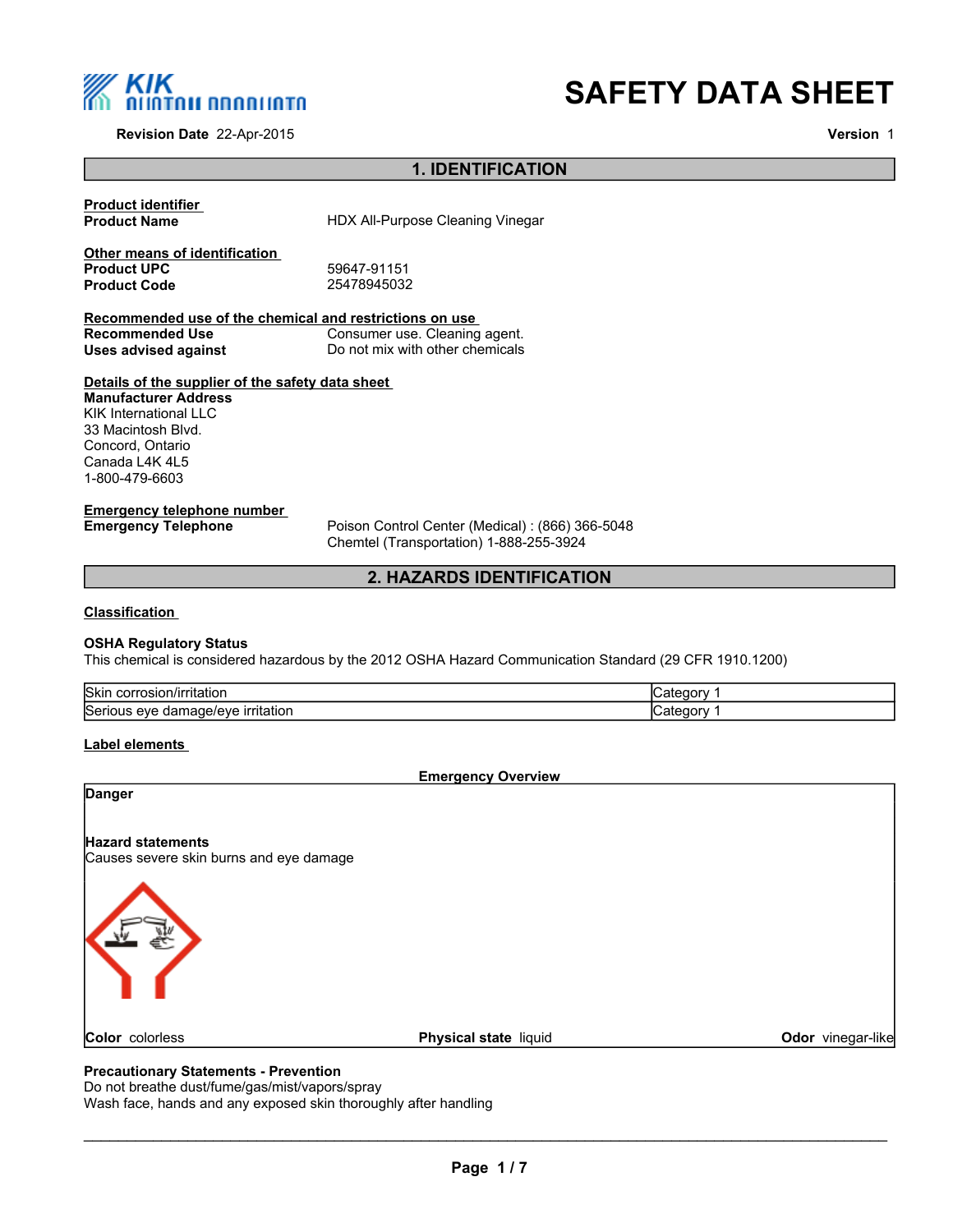Wear protective gloves/protective clothing/eye protection/face protection

#### **Precautionary Statements - Response**

Immediately call a POISON CENTER or doctor/physician

IF IN EYES: Rinse cautiously with water for several minutes. Remove contact lenses, if present and easy to do. Continue rinsing. Immediately call a POISON CENTER or doctor/physician

 $\_$  ,  $\_$  ,  $\_$  ,  $\_$  ,  $\_$  ,  $\_$  ,  $\_$  ,  $\_$  ,  $\_$  ,  $\_$  ,  $\_$  ,  $\_$  ,  $\_$  ,  $\_$  ,  $\_$  ,  $\_$  ,  $\_$  ,  $\_$  ,  $\_$  ,  $\_$  ,  $\_$  ,  $\_$  ,  $\_$  ,  $\_$  ,  $\_$  ,  $\_$  ,  $\_$  ,  $\_$  ,  $\_$  ,  $\_$  ,  $\_$  ,  $\_$  ,  $\_$  ,  $\_$  ,  $\_$  ,  $\_$  ,  $\_$  ,

IF ON SKIN (or hair): Remove/Take off immediately all contaminated clothing. Rinse skin with water/shower. Wash contaminated clothing before reuse

IF INHALED: Remove victim to fresh air and keep at rest in a position comfortable for breathing. Immediately call a POISON CENTER or doctor/physician

IF SWALLOWED: Rinse mouth. DO NOT induce vomiting

#### **Precautionary Statements - Storage**

Keep out of reach of children. Store in a well-ventilated place. Store in a closed container.

#### **Hazards not otherwise classified (HNOC)**

Not applicable

#### **Other Information**

0% of the mixture consists of ingredient(s) of unknown toxicity

# **3. COMPOSITION/INFORMATION ON INGREDIENTS**

### **Mixture**

| Chemica<br>Name<br>$\sim$ | CAS No.                 | Weight-%       |
|---------------------------|-------------------------|----------------|
| ; acıd<br>Acetic          | $10^{-1}$<br>64.<br>- ت | $\mathbf{C}^*$ |

\*The exact percentage (concentration) of composition has been withheld as a trade secret.

# **4. FIRST AID MEASURES Description of first aid measures Eye contact Rinse thoroughly with plenty of water for at least 15 minutes, lifting lower and upper eyelids.** Consult a physician. **Skin contact** Wash skin with soap and water. If symptoms persist, call a physician. **Inhalation** Remove to fresh air. **Ingestion Do NOT** induce vomiting. Clean mouth with water and drink afterwards plenty of water. If symptoms persist, call a physician. **Most important symptoms and effects, both acute and delayed Symptoms** No information available. **Indication of any immediate medical attention and special treatment needed Note to physicians** Treat symptomatically. **5. FIRE-FIGHTING MEASURES**

#### **Suitable extinguishing media**

Use extinguishing measures that are appropriate to local circumstances and the surrounding environment.

#### **Unsuitable extinguishing media** No information available.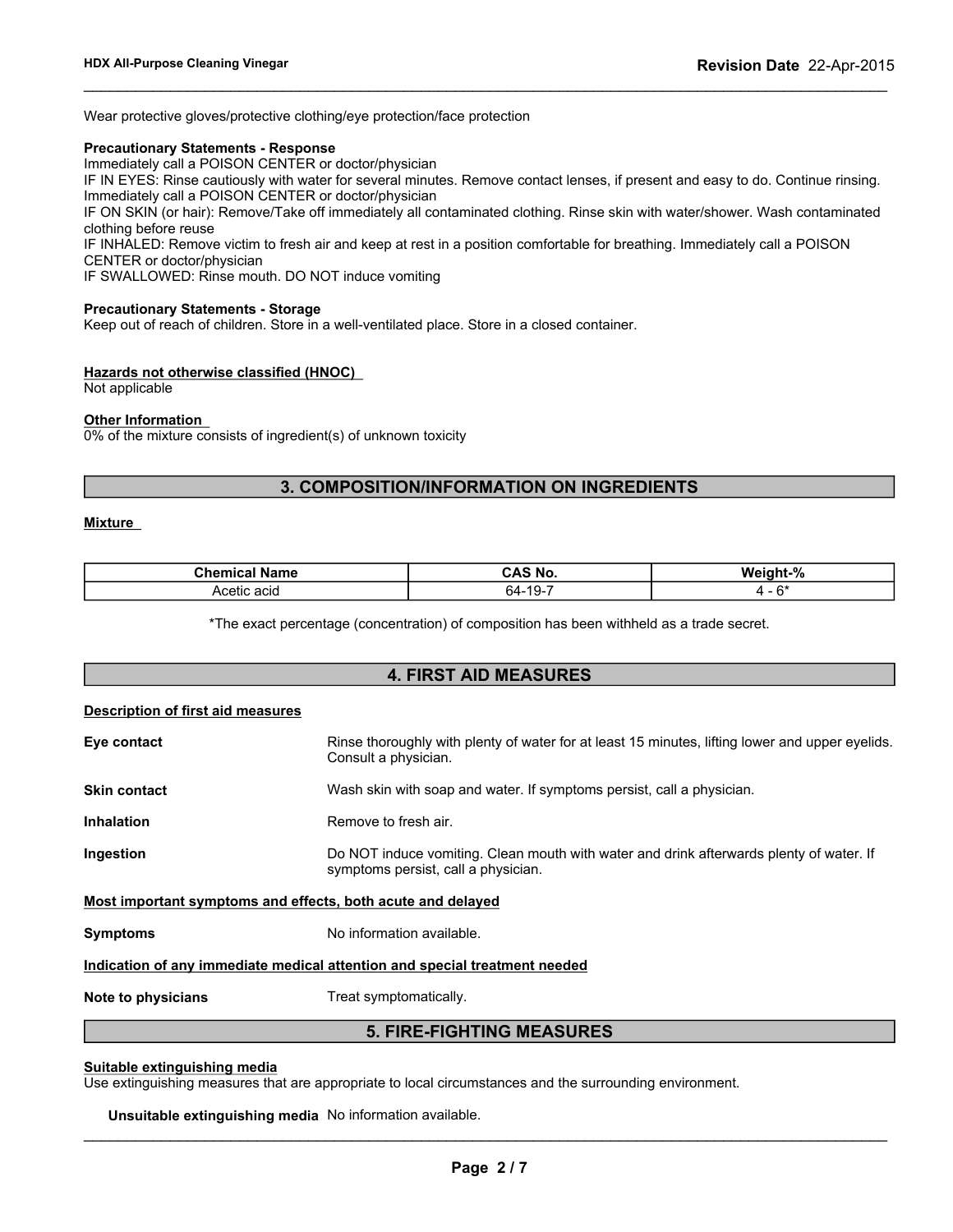# **Specific hazards arising from the chemical**

No information available.

# **Explosion data**

**Sensitivity to Mechanical Impact** None. **Sensitivity to Static Discharge** None.

# **Protective equipment and precautions for firefighters**

As in any fire, wear self-contained breathing apparatus pressure-demand, MSHA/NIOSH (approved or equivalent) and full protective gear.

# **6. ACCIDENTAL RELEASE MEASURES**

 $\_$  ,  $\_$  ,  $\_$  ,  $\_$  ,  $\_$  ,  $\_$  ,  $\_$  ,  $\_$  ,  $\_$  ,  $\_$  ,  $\_$  ,  $\_$  ,  $\_$  ,  $\_$  ,  $\_$  ,  $\_$  ,  $\_$  ,  $\_$  ,  $\_$  ,  $\_$  ,  $\_$  ,  $\_$  ,  $\_$  ,  $\_$  ,  $\_$  ,  $\_$  ,  $\_$  ,  $\_$  ,  $\_$  ,  $\_$  ,  $\_$  ,  $\_$  ,  $\_$  ,  $\_$  ,  $\_$  ,  $\_$  ,  $\_$  ,

| Personal precautions, protective equipment and emergency procedures                                                                                                                    |                                                                                                            |  |
|----------------------------------------------------------------------------------------------------------------------------------------------------------------------------------------|------------------------------------------------------------------------------------------------------------|--|
| <b>Personal precautions</b><br>Avoid contact with skin, eyes or clothing. Use personal protective equipment as required.<br>Ensure adequate ventilation, especially in confined areas. |                                                                                                            |  |
| <b>Environmental precautions</b>                                                                                                                                                       |                                                                                                            |  |
| <b>Environmental precautions</b>                                                                                                                                                       | See Section 12 for additional ecological information.                                                      |  |
| Methods and material for containment and cleaning up                                                                                                                                   |                                                                                                            |  |
| <b>Methods for containment</b>                                                                                                                                                         | Prevent further leakage or spillage if safe to do so.                                                      |  |
| Methods for cleaning up<br>Pick up and transfer to properly labeled containers.                                                                                                        |                                                                                                            |  |
| 7. HANDLING AND STORAGE                                                                                                                                                                |                                                                                                            |  |
| <b>Precautions for safe handling</b>                                                                                                                                                   |                                                                                                            |  |
| Advice on safe handling                                                                                                                                                                | Handle in accordance with good industrial hygiene and safety practice. Do not mix with<br>other chemicals. |  |
| Conditions for safe storage, including any incompatibilities                                                                                                                           |                                                                                                            |  |
| <b>Storage Conditions</b>                                                                                                                                                              | Keep containers tightly closed in a dry, cool and well-ventilated place.                                   |  |
| Incompatible materials                                                                                                                                                                 | Chlorine-based bleaching agents.                                                                           |  |
| <b>8. EXPOSURE CONTROLS/PERSONAL PROTECTION</b>                                                                                                                                        |                                                                                                            |  |

# **Control parameters**

#### **Exposure Guidelines** .

| <b>Chemical Name</b>                               | <b>ACGIH TLV</b>   | <b>OSHA PEL</b>                                                                          | <b>NIOSH IDLH</b>          |
|----------------------------------------------------|--------------------|------------------------------------------------------------------------------------------|----------------------------|
| Acetic acid                                        | STEL: 15 ppm       | TWA: 10 ppm                                                                              | IDLH: 50 ppm               |
| 64-19-7                                            | TWA: 10 ppm        | TWA: $25 \text{ mg/m}^3$                                                                 | TWA: 10 ppm                |
|                                                    |                    | (vacated) TWA: 10 ppm                                                                    | TWA: $25 \text{ mg/m}^3$   |
|                                                    |                    | (vacated) TWA: 25 mg/m <sup>3</sup>                                                      | STEL: 15 ppm               |
|                                                    |                    |                                                                                          | STEL: 37 mg/m <sup>3</sup> |
| NIOSH IDLH Immediately Dangerous to Life or Health |                    |                                                                                          |                            |
| <b>Other Information</b>                           | (11th Cir., 1992). | Vacated limits revoked by the Court of Appeals decision in AFL-CIO v. OSHA, 965 F.2d 962 |                            |
| <b>Appropriate engineering controls</b>            |                    |                                                                                          |                            |
| <b>Engineering Controls</b>                        | <b>Showers</b>     |                                                                                          |                            |
|                                                    |                    |                                                                                          |                            |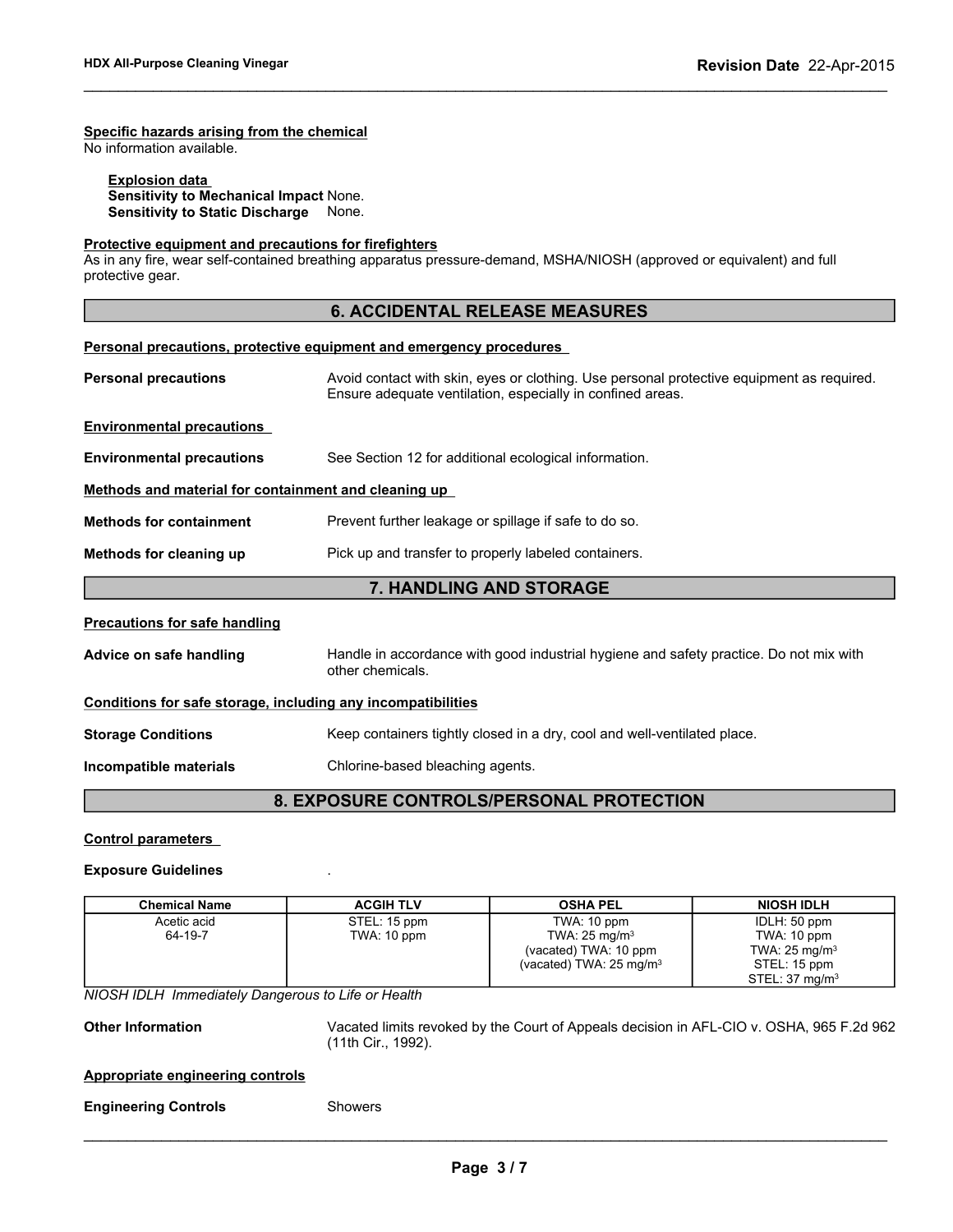Eyewash stations Ventilation systems.

# **Individual protection measures, such as personal protective equipment**

| <b>Eye/face protection</b>            | Wear safety glasses with side shields (or goggles).                                                                                                                                                                                                                                                                              |
|---------------------------------------|----------------------------------------------------------------------------------------------------------------------------------------------------------------------------------------------------------------------------------------------------------------------------------------------------------------------------------|
| Skin and body protection              | Wear protective gloves and protective clothing.                                                                                                                                                                                                                                                                                  |
| <b>Respiratory protection</b>         | If exposure limits are exceeded or irritation is experienced, NIOSH/MSHA approved<br>respiratory protection should be worn. Positive-pressure supplied air respirators may be<br>required for high airborne contaminant concentrations. Respiratory protection must be<br>provided in accordance with current local regulations. |
| <b>General Hygiene Considerations</b> | Handle in accordance with good industrial hygiene and safety practice.                                                                                                                                                                                                                                                           |

 $\_$  ,  $\_$  ,  $\_$  ,  $\_$  ,  $\_$  ,  $\_$  ,  $\_$  ,  $\_$  ,  $\_$  ,  $\_$  ,  $\_$  ,  $\_$  ,  $\_$  ,  $\_$  ,  $\_$  ,  $\_$  ,  $\_$  ,  $\_$  ,  $\_$  ,  $\_$  ,  $\_$  ,  $\_$  ,  $\_$  ,  $\_$  ,  $\_$  ,  $\_$  ,  $\_$  ,  $\_$  ,  $\_$  ,  $\_$  ,  $\_$  ,  $\_$  ,  $\_$  ,  $\_$  ,  $\_$  ,  $\_$  ,  $\_$  ,

# **9. PHYSICAL AND CHEMICAL PROPERTIES**

# **Information on basic physical and chemical properties**

| <b>Physical state</b>               | liquid                   |                       |                          |
|-------------------------------------|--------------------------|-----------------------|--------------------------|
| Appearance                          | clear, aqueous solution  | Odor                  | vinegar-like             |
| Color                               | colorless                | <b>Odor threshold</b> | No information available |
|                                     |                          |                       |                          |
| <b>Property</b>                     | <b>Values</b>            | Remarks · Method      |                          |
| рH                                  | $2 - 3$                  |                       |                          |
| <b>Melting point/freezing point</b> | No information available |                       |                          |
| Boiling point / boiling range       | No information available |                       |                          |
| <b>Flash point</b>                  | No information available |                       |                          |
| <b>Evaporation rate</b>             | No information available |                       |                          |
| Flammability (solid, gas)           | No information available |                       |                          |
| <b>Flammability Limit in Air</b>    |                          |                       |                          |
| <b>Upper flammability limit:</b>    | No information available |                       |                          |
| Lower flammability limit:           | No information available |                       |                          |
| Vapor pressure                      | No information available |                       |                          |
| <b>Vapor density</b>                | No information available |                       |                          |
| <b>Specific Gravity</b>             | No information available |                       |                          |
| <b>Water solubility</b>             | Soluble in water         |                       |                          |
| Solubility in other solvents        | No information available |                       |                          |
| <b>Partition coefficient</b>        | No information available |                       |                          |
| <b>Autoignition temperature</b>     | No information available |                       |                          |
| <b>Decomposition temperature</b>    | No information available |                       |                          |
| <b>Kinematic viscosity</b>          | No information available |                       |                          |
| <b>Dynamic viscosity</b>            | No information available |                       |                          |
| <b>Density</b>                      | No information available |                       |                          |
| <b>Bulk density</b>                 | No information available |                       |                          |
| <b>Explosive properties</b>         | No information available |                       |                          |
| <b>Oxidizing properties</b>         | No information available |                       |                          |
| <b>Other Information</b>            |                          |                       |                          |
| <b>Softening point</b>              | No information available |                       |                          |
| <b>Molecular weight</b>             | No information available |                       |                          |
| VOC Content (%)                     | No information available |                       |                          |

# **10. STABILITY AND REACTIVITY**

**Reactivity**  No data available **Chemical stability** Stable under recommended storage conditions.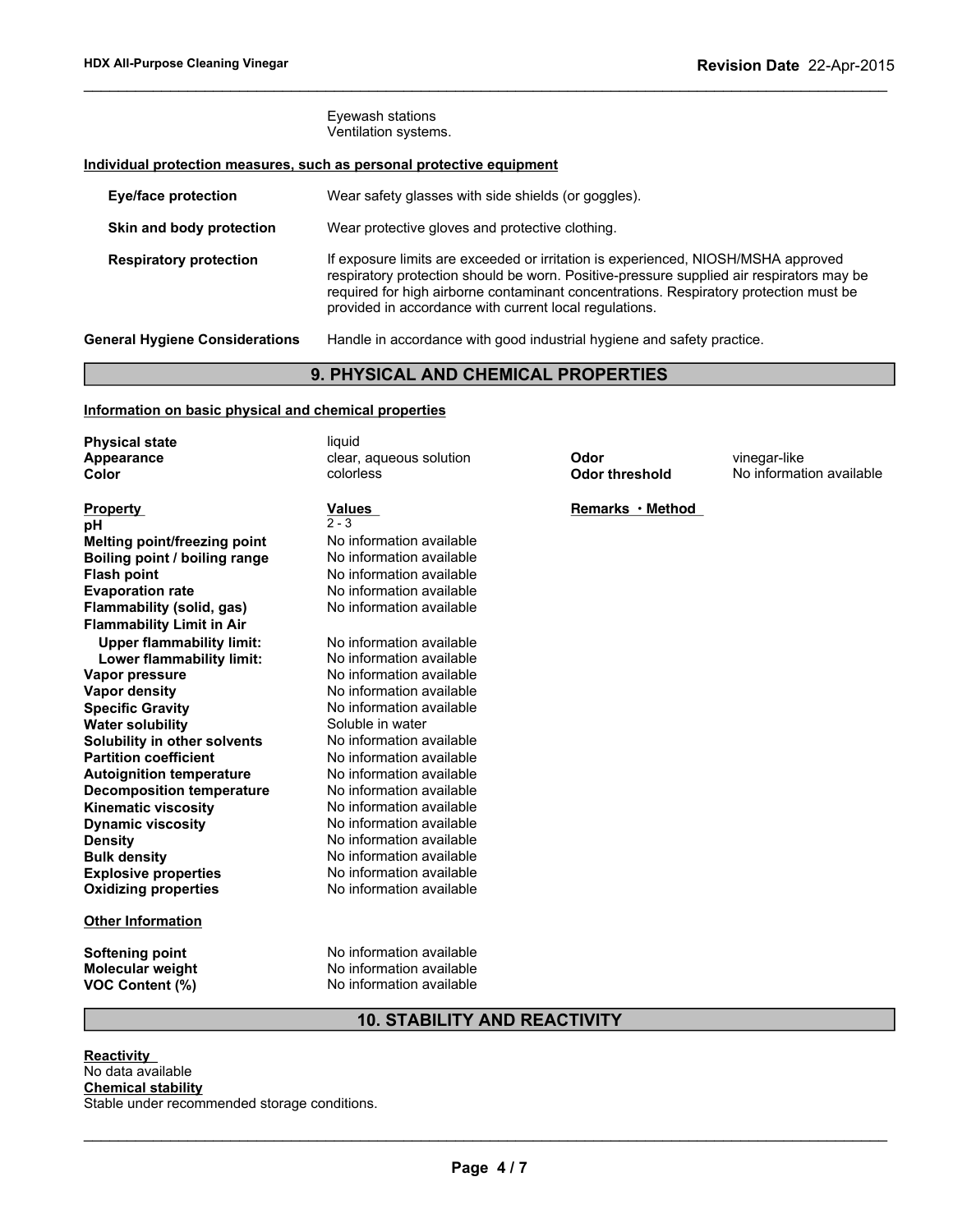#### **Possibility of Hazardous Reactions**

None under normal processing. **Conditions to avoid** Do not mix with other chemicals. Extremes of temperature and direct sunlight. **Incompatible materials** Chlorine-based bleaching agents. **Hazardous Decomposition Products** None known based on information supplied.

# **11. TOXICOLOGICAL INFORMATION**

 $\_$  ,  $\_$  ,  $\_$  ,  $\_$  ,  $\_$  ,  $\_$  ,  $\_$  ,  $\_$  ,  $\_$  ,  $\_$  ,  $\_$  ,  $\_$  ,  $\_$  ,  $\_$  ,  $\_$  ,  $\_$  ,  $\_$  ,  $\_$  ,  $\_$  ,  $\_$  ,  $\_$  ,  $\_$  ,  $\_$  ,  $\_$  ,  $\_$  ,  $\_$  ,  $\_$  ,  $\_$  ,  $\_$  ,  $\_$  ,  $\_$  ,  $\_$  ,  $\_$  ,  $\_$  ,  $\_$  ,  $\_$  ,  $\_$  ,

# **Information on likely routes of exposure**

# **Product Information**

| <b>Inhalation</b>   | Avoid breathing vapors or mists.                                                       |
|---------------------|----------------------------------------------------------------------------------------|
| Eye contact         | Avoid contact with eyes. May cause burns.                                              |
| <b>Skin contact</b> | Avoid contact with skin. May cause burns.                                              |
| Ingestion           | No adverse health effects anticipated from ingestion of incidental amounts of product. |

| <b>Chemical Name</b> | Oral LD50            | Dermal LD50             | <b>Inhalation LC50</b>  |
|----------------------|----------------------|-------------------------|-------------------------|
| Acetic acid          | $=$ 3310 mg/kg (Rat) | $= 1060$ mg/kg (Rabbit) | $= 11.4$ mg/L (Rat) 4 h |
| 64-19-7              |                      |                         |                         |

#### **Information on toxicological effects**

**Symptoms** No information available.

#### **Delayed and immediate effects as well as chronic effects from short and long-term exposure**

| <b>Sensitization</b>            | No information available.              |
|---------------------------------|----------------------------------------|
| Germ cell mutagenicity          | No information available.              |
| Carcinogenicity                 | No information available.              |
| <b>Reproductive toxicity</b>    | No information available.              |
| <b>STOT - single exposure</b>   | No information available.              |
| <b>STOT - repeated exposure</b> | No information available.              |
| <b>Target Organ Effects</b>     | Eyes, Respiratory system, Skin, Teeth. |
| <b>Aspiration hazard</b>        | No information available.              |

#### **Numerical measures of toxicity - Product Information**

# **12. ECOLOGICAL INFORMATION**

#### **Ecotoxicity**

0% of the mixture consists of components(s) of unknown hazards to the aquatic environment

| <b>Chemical Name</b> | Algae/aguatic plants | Fish                                | Crustacea                    |
|----------------------|----------------------|-------------------------------------|------------------------------|
| Acetic acid          |                      | [79: 96 h Pimephales promelas mg/L] | 65: 48 h Daphnia magna mg/L  |
| 64-19-7              |                      | LC50 static 75: 96 h Lepomis        | EC50 Static 47: 24 h Daphnia |
|                      |                      | macrochirus mg/L LC50 static        | magna mg/L EC50              |

# **Persistence and degradability**

No information available.

#### **Bioaccumulation**

No information available.

#### **Mobility**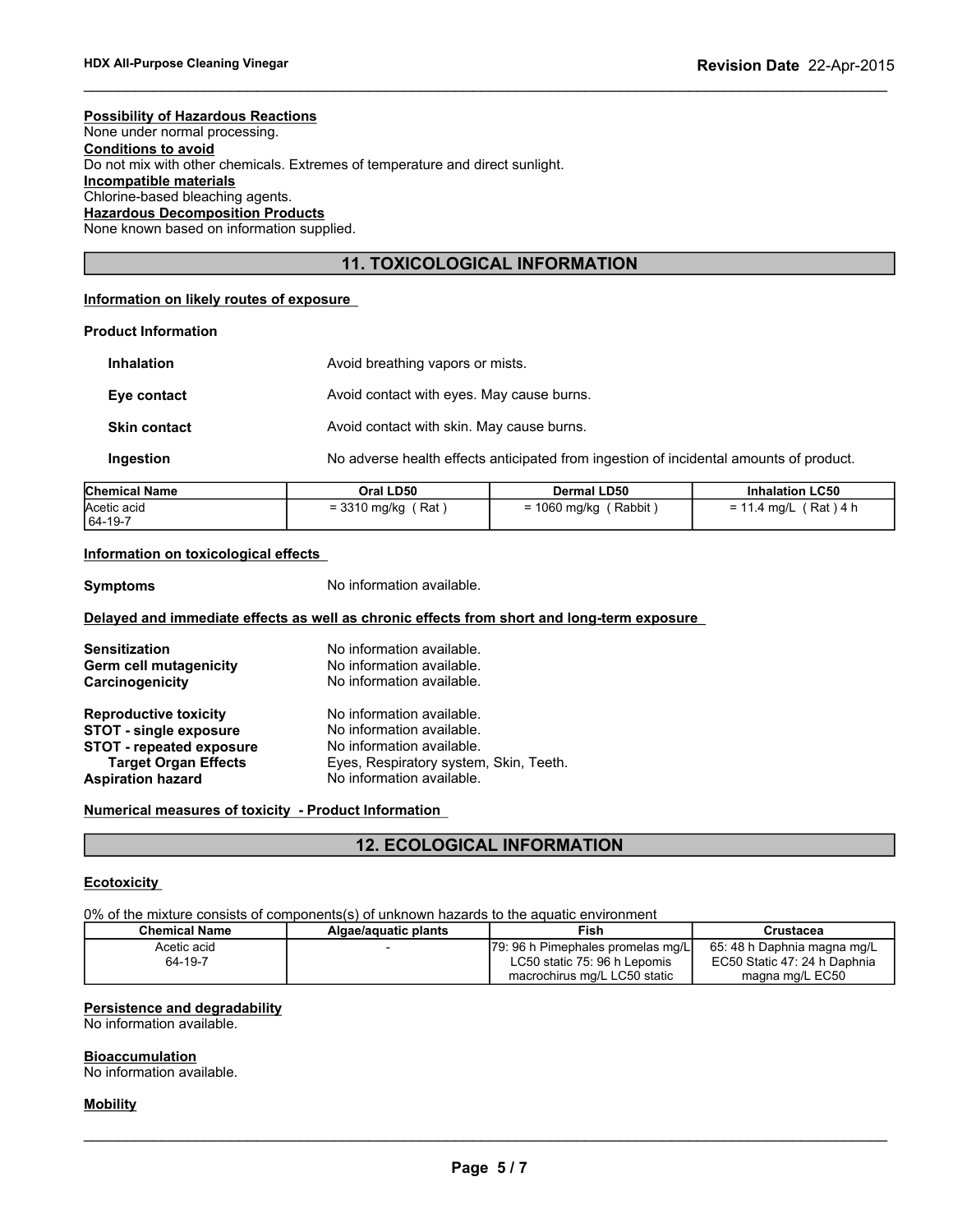No information available.

| <b>Chemical Name</b>                                                                                                         |                                    | <b>Partition coefficient</b>                                                           |
|------------------------------------------------------------------------------------------------------------------------------|------------------------------------|----------------------------------------------------------------------------------------|
| Acetic acid<br>64-19-7                                                                                                       |                                    | $-0.31$                                                                                |
| Other adverse effects                                                                                                        | No information available           |                                                                                        |
|                                                                                                                              | <b>13. DISPOSAL CONSIDERATIONS</b> |                                                                                        |
| <b>Waste treatment methods</b>                                                                                               |                                    |                                                                                        |
| <b>Disposal of wastes</b>                                                                                                    | regulations.                       | Disposal should be in accordance with applicable regional, national and local laws and |
| Do not reuse container. Dispose of in accordance with federal, state and local regulations.<br><b>Contaminated packaging</b> |                                    |                                                                                        |
|                                                                                                                              |                                    |                                                                                        |
|                                                                                                                              |                                    |                                                                                        |

 $\_$  ,  $\_$  ,  $\_$  ,  $\_$  ,  $\_$  ,  $\_$  ,  $\_$  ,  $\_$  ,  $\_$  ,  $\_$  ,  $\_$  ,  $\_$  ,  $\_$  ,  $\_$  ,  $\_$  ,  $\_$  ,  $\_$  ,  $\_$  ,  $\_$  ,  $\_$  ,  $\_$  ,  $\_$  ,  $\_$  ,  $\_$  ,  $\_$  ,  $\_$  ,  $\_$  ,  $\_$  ,  $\_$  ,  $\_$  ,  $\_$  ,  $\_$  ,  $\_$  ,  $\_$  ,  $\_$  ,  $\_$  ,  $\_$  ,

# **14. TRANSPORT INFORMATION**

| <b>DOT</b>  | Not regulated |
|-------------|---------------|
| IATA        | Not regulated |
| <b>IMDG</b> | Not regulated |

# **15. REGULATORY INFORMATION**

| International Inventories |          |
|---------------------------|----------|
| <b>TSCA</b>               | Complies |
| <b>DSL/NDSL</b>           | Complies |

# **Legend:**

**TSCA** - United States Toxic Substances Control Act Section 8(b) Inventory **DSL/NDSL** - Canadian Domestic Substances List/Non-Domestic Substances List

# **US Federal Regulations**

#### **SARA 313**

Section 313 of Title III of the Superfund Amendments and Reauthorization Act of 1986 (SARA). This product does not contain any chemicals which are subject to the reporting requirements of the Act and Title 40 of the Code of Federal Regulations, Part 372

### **SARA 311/312 Hazard Categories**

| Yes |
|-----|
| No  |
| Nο  |
| No  |
| N٥  |
|     |

#### **CWA (Clean Water Act)**

This product contains the following substances which are regulated pollutants pursuant to the Clean Water Act (40 CFR 122.21 and 40 CFR 122.42)

| <b>Chemical Name</b>   | <b>CWA - Reportable</b><br><b>Quantities</b> | <b>CWA - Toxic Pollutants</b> | <b>CWA - Priority Pollutants</b> | <b>CWA - Hazardous</b><br><b>Substances</b> |
|------------------------|----------------------------------------------|-------------------------------|----------------------------------|---------------------------------------------|
| Acetic acid<br>64-19-7 | 5000 lb                                      |                               |                                  |                                             |